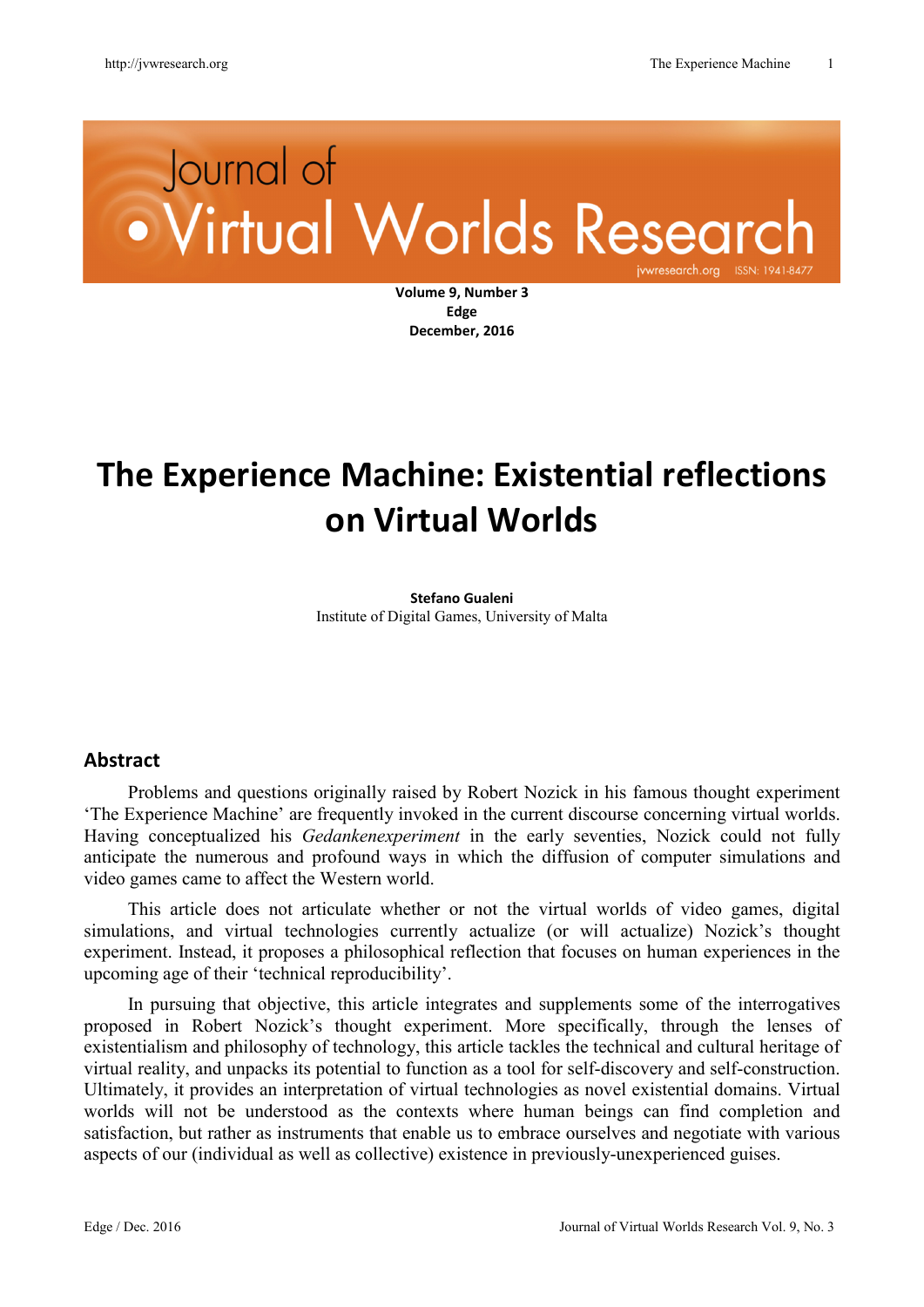### **1. Introduction**

'The Experience Machine' is a thought experiment that was proposed in the 1970s by American philosopher Robert Nozick. In it, Nozick hypothesized the existence of a device capable of disclosing interactive virtual experiences. The experiences upheld by his fictional machine are envisaged to be not only persistent, but also indistinguishable from those that we, as humans, can develop in relation with the actual world. In this outline of Nozick's thought experiment, I am using the descriptor 'actual' to indicate the analog contexts that we inhabit and share as (and with) biological creatures.

Nozick's thought experiment challenged us to envision having access to a device that could indefinitely supplant our everyday experiences with virtual ones designed to maximize our pleasure and satisfaction. By presenting us with the possibility of an experience machine, he invited reflections on whether the way we live our lives is solely driven by the pleasure principle, or if there is something else that we value other than how we feel 'from the inside'. If such a machine existed, asked the American philosopher, "would you plug in?" (Nozick, 1974, 42)

Nozick's mental exercise has been differently invoked and interpreted in various contexts. Some authors have understood 'The Experience Machine' as implicitly giving rise to arguments against utilitarianism; others have interpreted it as opposing hedonistic positions in both ethics and psychology (Sober and Wilson, 1998; Feldman, 2010). More recently, Robert Nozick's *Gedankenexperiment* has been examined in fields of inquiry such as media studies and philosophy of technology (Lin, 2016; Silcox, 2017). Stimulated by developments in virtual technologies, some of the questions originally raised by 'The Experience Machine' are presently used in those disciplines as springboards for reflecting on the qualities and on the effects of our interactive experiences in (and of) virtual worlds.

Having conceptualized his thought experiment in the early seventies, Nozick could not have fully anticipated the numerous and profound ways in which the diffusion of computer simulations and video games came to affect the Western world. Besides, his imaginative exercise was meant to kindle questions concerning our ethical compass, not existential and phenomenological quandaries ensuing from experiencing interactive, artificial worlds. In the Western world, social activities like the crafting of- and the access to- virtual worlds are increasingly more affordable and already deeply integrated in social practices (Gualeni, 2015b). Moreover, devices that recall those outlined in 'The Experience Machine' appear to be already at the outer edges of our technological reach. It is hence obvious to me that today – more than forty years after the original formulation of Nozick's thought experiment – it would be paradoxical to think about those machines as if they were still imaginary, inscrutable gizmos, rather than the concrete aspiration of consumer-technology companies. In this context – a context in which the virtual worlds of video games are already established as a prominent form of cultural mediation and meaning-making – this article will supplement Nozick's reflections and to further elaborate on his thought experiment through the lenses of existentialism, and philosophy of technology.

### **2. A Machine for Experiencing**

In his 1962 essay 'The Myth of Total Cinema', French film critic and theorist André Bazin interpreted the specific ways in which cinema reproduced images, sounds, and motion as the first, rudimentary steps towards building a machine that is capable of experientially recreating the world. From his point of view, the technical advancements of cinema – when not merely directed towards the pursuit of capitalistic gain – constitute an evolutionary process aimed at crafting progressively more accurate and sensorily complete artificial experiences. For Bazin, the myth guiding the evolution of cinema consisted of the aspiration to achieve those same experiential effects that Nozick later attributed to his fictional machine. He believed that cinema ultimately aspires to be the "[…]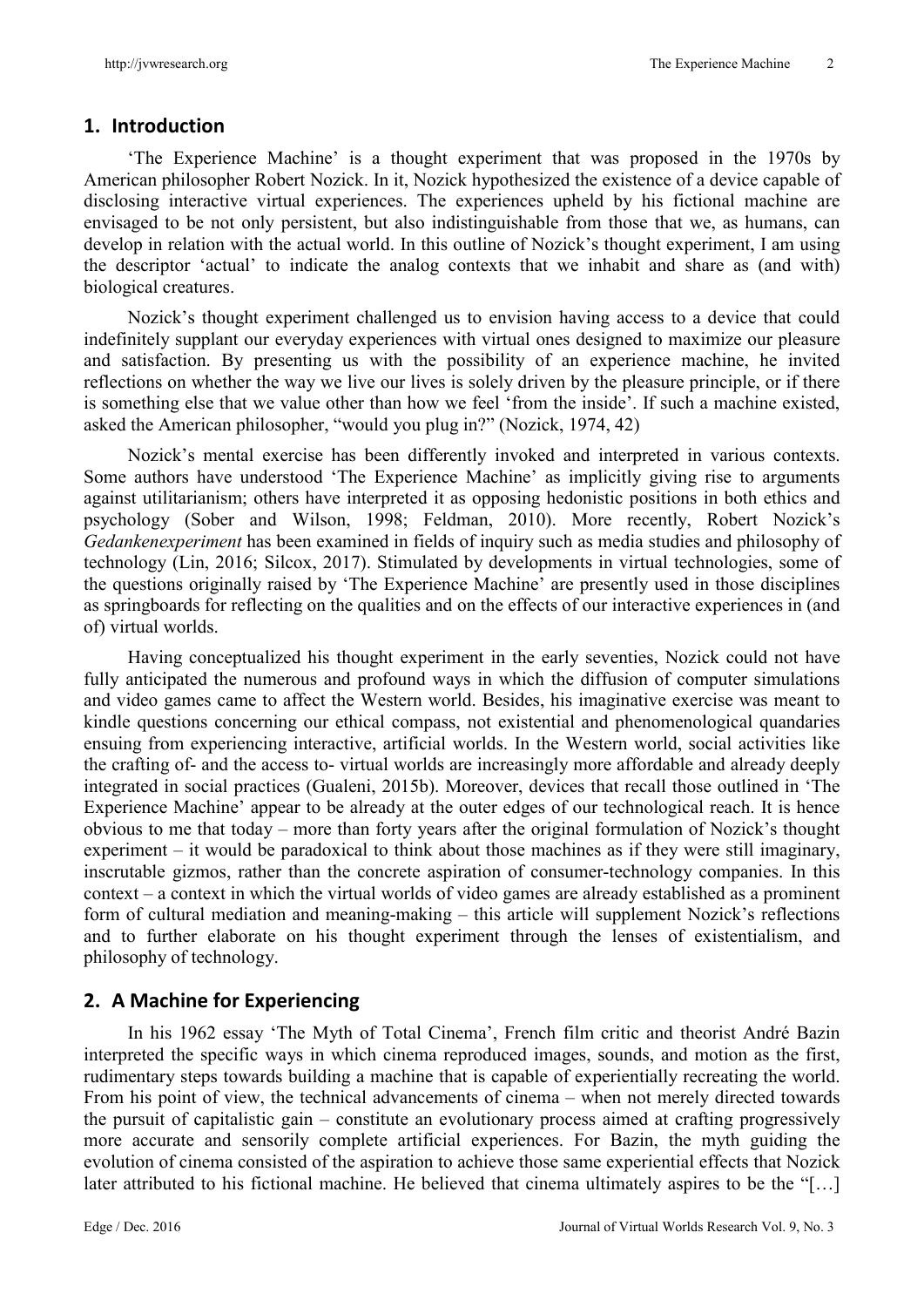recreation of the world in its own image, an image unburdened by the freedom of interpretation of the artist or the irreversibility of time." (Bazin, 1967, p. 21)

Pursuing academic research at the intersection of film studies and game studies, Mark J. P. Wolf noted that the ambitions expressed in 'The Myth of Total Cinema' and its underlying ideology are very much alive and well today, and are clearly materialized in the imaginary future of virtual worlds. As recent examples of cinematic incarnations of the 'myth', Wolf mentioned the movies *Total Recall* (1990), *eXistenZ* (1999), and *The Matrix* series (1999 and 2003), in whose fictional scenarios experience machines exist and have various societal applications, from entertainment to the subjugation of humanity. In other words, these are movies in whose fictional contexts the myth of total cinema had been technically achieved in its complete immersivity and indistinguishability from lived experience (ibid.).

In the current age of digital mediation, the disclosure of a convincing 'illusion of a world' can be similarly identified as one of the most evident aspirations guiding the advancements of virtual reality and video game technologies (Gualeni, 2015a, 45, 46). Wolf accordingly proposed, in his 2015 essay 'Video games, cinema, Bazin, and the myth of simulated lived experience', to recognize video games as expressive forms through which the myth of total cinema and its ambitions are still pursued in contemporary Western cultures (Wolf, 2015). This way of approaching video games is in fact not only consonant with what Bazin described in 'The Myth of Total Cinema', but – as will become clearer later in this essay – can also be recognized as the ideological foundation to the ways in which we design, criticize, and attribute cultural values to video games and, more generally, to virtual worlds.

Toward the end of the nineteenth century, the German philosopher Ernst Kapp proposed an understanding of technology according to which human beings develop and use artifacts with the fundamental purpose of overcoming the limitations and the insufficiencies of their native organism. In his vision, technologies are (conscious or even unconscious) artificial supplementations of certain functions that are originally accomplished by human organs (Kapp, 1877). Kapp's functional understanding of technology is not limited to the use of various tools to enhance our capabilities to perceive, transport, communicate, and interact with the world. He also recognized our artificial extensions as cognitive instruments (Gualeni, 2015a; Gualeni, 2015b, p. 68). The invention of the mechanical clock is an example that is frequently used to illustrate this point; that is to say, to demonstrate how our technologies (and our interconnected technological systems) influence and shape our thought in ways that are subtle, pervasive, and that transcend the practical functions for which those artifacts were originally designed. American historian Lewis Mumford, for example, famously viewed the mechanical clock as the defining machine of the industrial age. Unlike most of his contemporaries, who identified in the steam engine the key creation that propelled us into industrialism, Mumford realized that it was the clock, on account of its effectively 'producing' a regular and parcelized understanding of time, that paved the way for all the technical and social developments of that period (Mumford, 1934, pp. 14-15). Similarly, Dutch historian Edward Jan Dijksterhuis maintained that, in the early Modern period, the precise and ingenious mechanism of clocks persuaded physicists that nature itself worked like clockwork, inspiring the development of classical mechanics (Dijksterhuis, 1986, 442f).

In the 1980's, and in line with the understanding of the cultural effects of artifacts encapsulated in the examples above, American media theorist Neil Postman argued that we should avoid approaching our technical tools and media as if they were neutral instruments, as they never purely accomplish instrumental tasks. Rather, our technical creations also always function as mediators, and in their mediating roles, they inevitably "classify the world for us, sequence it, frame it, enlarge it, reduce it, colour it, argue a case for what the world is like" (Postman, 2005, p. 10). Several philosophers of technology who have adopted a general interpretation of technological tools as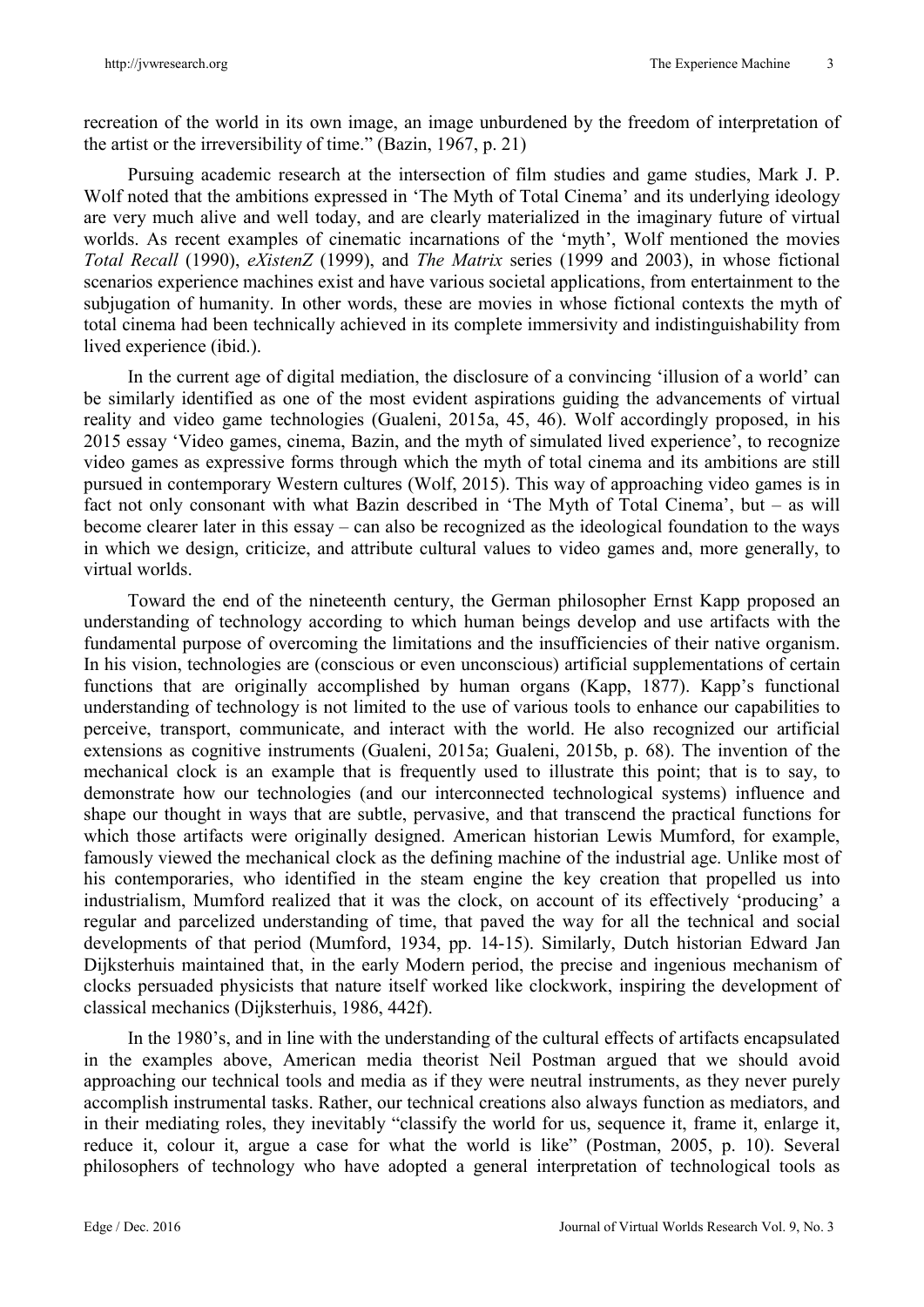mediators understand technical systems as dynamic realms for self-discovery and self-transformation (Verbeek; 2011; Gualeni, 2015b; Zarkadakis, 2015; Gualeni, 2015c). As well as any other technologies, virtual worlds could (and perhaps should) be recognized as systems that allow us to materialize our worldviews and ideas, as ways to make our beliefs and aspirations into objects of critical (and self-critical) evaluation.

This aspect of our relationship with technologies becomes, I find, particularly interesting when it comes to acknowledging the fact that virtual experiences and digital worlds are (still) encountered through devices, i.e. through interfaces and technological artifacts. From this perspective, we can approach Nozick's 'The Experience Machine' not only as a thought experiment meant to problematize ethical hedonism or utilitarianism, but also as a way to encourage and facilitate reflections on the ethical quandaries ensuing from creating and utilizing technologies that disclose virtual experiences. To clarify this point and its relevance, I will discuss a few practical examples, which will reference the movies discussed in the previous section of this essay.

In both *Total Recall* and *eXistenZ*, the protagonists physically encounter a machine that is capable of disclosing persistent virtual worlds in ways that are indistinguishable from their everyday experiences. Albeit skeptically, and for different reasons, both Quaid (in *Total Recall*) and Pikul (in *eXistenZ*) willingly make the decision to plug into each respective version of the experience machine and plunge into illusory worlds that are supposed to be pleasurable.

The case of Neo (the protagonist of *The Matrix* trilogy) is, I believe, significantly different as far as the objectives of this essay are concerned. At the beginning of the first movie of the series, Neo is unaware that he is plugged into a technological system that 'feeds' his brain the experiences of an artificial world. Since he had been conscious, Neo's world had always been a product of an experience machine, a machine that he never agreed to be plugged into and that he never encountered as an object of experience (at least he did not at that point in the movie). In a large portion of the first instalment of *The Matrix*, Neo cannot thus develop a complete ethical and ontological understanding of his condition, let alone articulate a critical stance towards the artificiality of the virtual world in which he is immersed.

The cited movies can be understood as presenting two different situations: one in which plugging into the machine is based on a consciously chosen relationship with a technological artifact, and one in which that is not the case. It is my conviction that the recent philosophical discussions stimulated by Nozick's thought experiment concerning our relationships with virtual worlds are largely a product of how 'The Experience Machine' presents a scenario that – paradoxically – encompasses both the situations described above. Allow me to elaborate on this point by resorting to extracts taken directly from 'The Experience Machine':

- On the one hand, Nozick clarifies that his fictional machine offers the possibility to "[…] pick and choose from their vast library or smorgasbord of such experiences, selecting your life's experiences for, say, the next two years. After two years have passed, you will have ten minutes or ten hours out of the tank, to select the experiences of your *next* two years." (Nozick, 1974, p. 42) Concordantly, to operate the machine and – crucially – in order to make the decision of whether to plug in or not, its users must first encounter the experience machine as an object. There must be, put in a somewhat simpler way, occasions before plugging into the machine and between experiential sessions when the machine is present to them as a mediating device, as the physical 'gateway' to certain possibilities of experiencing and being.
- On the other hand, the machine does not only need to provide an illusion of a world that is smooth, consistent, and experientially complete, but – for the *Gedankenexperiment* to work – the users need to have no recollection of the experiences and choices leading to plugging into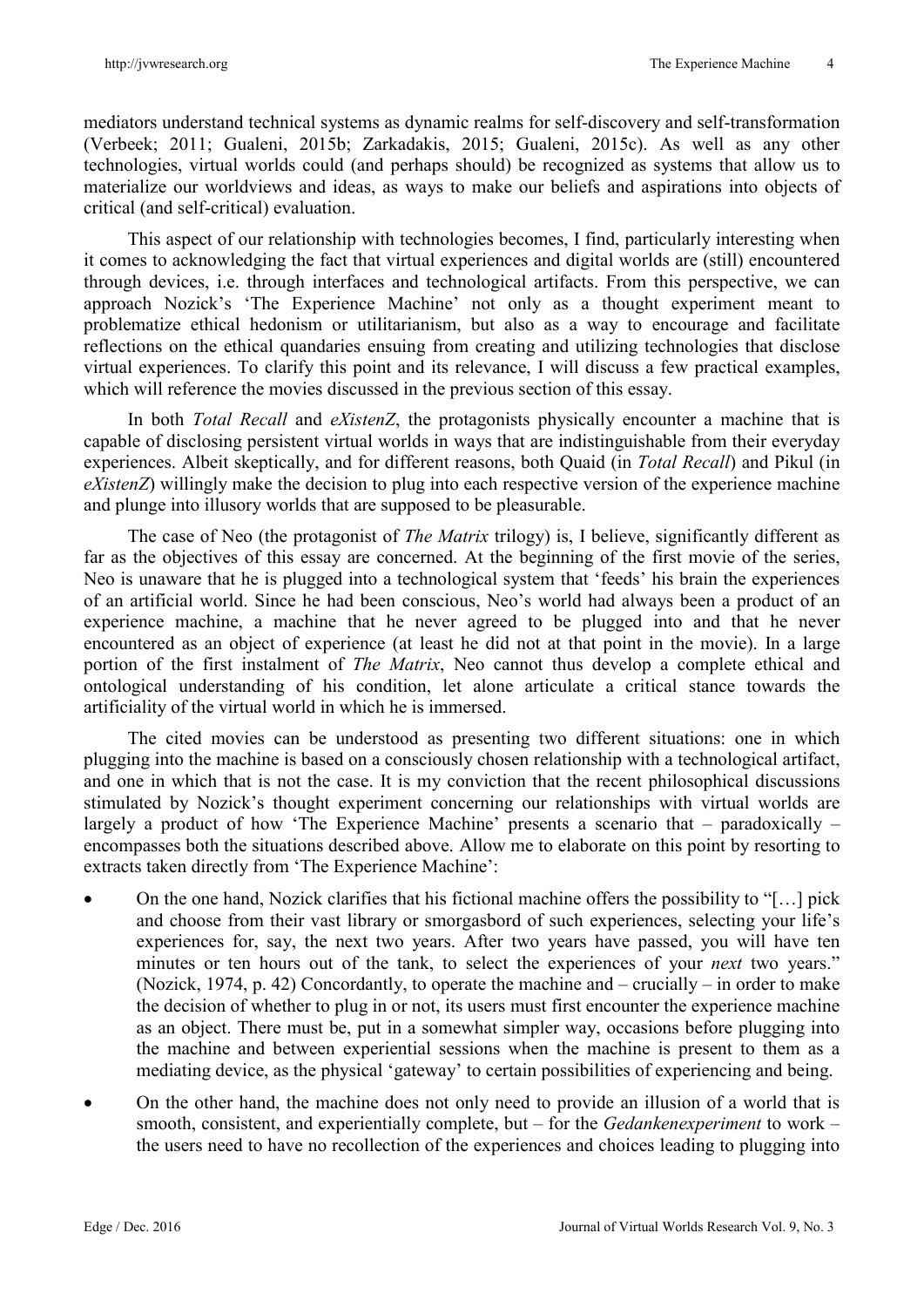(or plugging back into) the machine. As Nozick puts it, "while you are in the tank you won't know you're there; you'll think it's actually happening." (ibid.)

The hypothetical setup of 'The Experience Machine' as a thought experiment thus requires our making volitional choices in relation to a physical device. At the same time, for the fictional device to produce the envisaged experiential effects, the choices and the awareness mentioned in the previous passage must be removed from the users' consciousness as soon as they plug into an experience machine. What I want to suggest here is that if users could remember the various steps and choices leading to their plugging-in, they could not avoid filtering (at least initially) their virtual experiences through the awareness that the world that they are experiencing is in fact a synthetic artifact.

Further complications arise in hypothetical scenarios like those of unplugging from the experience machine or in the case of an interruption of the streaming of artificial experiences (regardless of its accidental or scheduled nature). In those circumstances, memories and choices of our lives from before plugging-in will need to be recuperated and reactivated. Why? If not to avoid psychological damage upon returning to the actual world, that awareness will at any rate be indispensable for taking significant existential decisions such as whether to plug back in or what future developments to choose for the continuation of our life in that virtual world (as envisioned by Nozick himself).

On the basis of Nozick's core hypothesis, that is to say the possibility for technology to have a totalizing and deterministic effect over human experience, I approached 'The Experience Machine' specifically from perspectives borrowed from philosophy of technology. This lead to the surfacing of a paradox at the core of Nozick's thought experiment: a situation of irreconcilable ambiguity in which human beings are expected to be at the same time selectively aware and unaware of the mediating role of a virtual reality device in relation to their experience.

To be sure, this logical impasse can be sidestepped quite easily, albeit perhaps inelegantly, by hypothesizing yet another device: an apparatus capable of compartmentalizing our awareness and selectively activating areas of it. With this additional conjectural device, we would be able to target and inhibit memories of our relationship with the experience machine, enabling us to forget having programmed one or having decided to plug into one. For the sake of simplicity, I will call this additional, fictitious apparatus the 'memory suppressor'.

Did Nozick implicitly think that a memory suppressor would be part of an experience machine? Let us suppose, as a first conjectural scenario, that he did not. If that were the case, and for the reasons articulated above, the immersion provided by plugging into his fictional device could not be expected to have a totalizing effect. Once plugged into the experience machine, in fact, people could not avoid remaining conscious of the synthetic constitution of the virtual worlds that they were experiencing. As a consequence, the relationships that can be established with those worlds could not (or at least could not initially) smoothly and convincingly hijack those of the world that we index as  $actual<sup>1</sup>$ .

<sup>&</sup>lt;sup>1</sup> Imagining myself in that situation – which would be analogical to a scenario that Greg Egan outlines in his novel *Permutation City*, – I believe that the awareness of the artificiality of the virtual worlds one finds oneself immersed into would be in itself almost unbearable from a psychological point of view (Egan, 2008, p. 3). It would be a state of mind similar to a paranoid fixation, which is, however, unlikely to be a permanent one. Such attitude towards the world would be – Egan argues – "too bizarre to be sustained for long." (ibid.)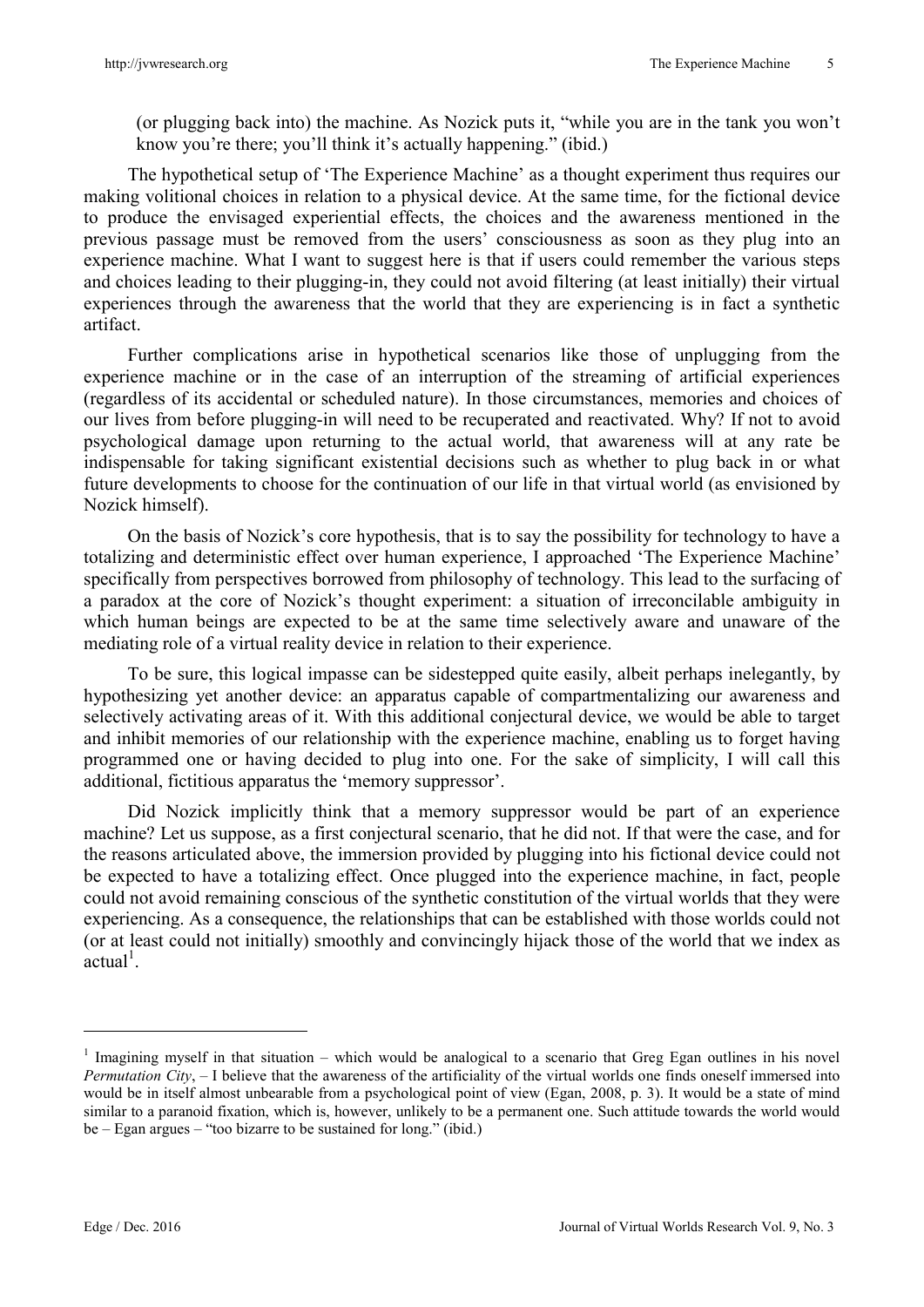In this first hypothetical scenario, in which a 'memory suppressor' is not a technical component of an experience machine, my expectation is that, in a way that is not dissimilar from fictional content of existing media, the users allow themselves to temporarily suspend their disbelief and to be – to different degrees – 'immersed' in virtual worlds (Murray, 1997). They will, however, inevitably remain aware of the artificiality of that experience and conscious of the existence of a world outside of the simulation. For this reason, I can argue that the machine imagined by Nozick could not supplant our relationship with the world wholesale without a memory suppressor. In this first situation, I expect that users would relate to Nozick's device in a way that is similar to how they currently engage with video game consoles or virtual reality gear. By that I mean that they would intuitively consider the experience disclosed by the machine as that of a derivative world meant for entertainment, relaxation, education, training, and so on. Conceived of as such, I envisage that people would choose to plug into an experience machine with the expectation of pleasure, or self-betterment through play, or communication, discovery, and escapism, but only for a limited period<sup>2</sup>.

I consider this first, tentative answer to be quite dull. It is, to begin with, largely speculative and rooted in personal experiences and feelings. On top of that, it does not take into consideration determinants such as personal inclinations, states such as those of depression and low self-esteem, physical and emotional loss, as well as any other form of psychological trauma that might encourage individuals to seek preferential meaning-making and extended relief in virtual worlds. The greatest deficiency that I can find in this answer to Nozick's hypothetical questions is, however, its negligible philosophical significance. The appeal and the immersive effects of virtual worlds of the kind just described can already be experienced, to a certain degree of aesthetical fidelity, with current virtual technologies, and could already be suitably explored with the tools and methods of empirical science. In other words, if the experience machine did not feature a way to selectively inhibit our awareness of the machine itself, it stands to reason that Nozick's interrogatives are more efficiently tackled by fields such as cognitive psychology or game user research.

Abandoning this first hypothetical scenario, the upcoming section will embark on the more challenging and, I believe, more philosophically fruitful question of whether one would plug into an experience machine that *did* include a memory suppressor.

### **3. A Thought Experiment within a Thought Experiment**

Reading *Anarchy, State, and Utopia* (the book containing 'The Experience Machine'), it is not entirely clear what broader ethical and philosophical objectives Nozick was pursuing with his famous *Gedankenexperiment*. What is, instead, obvious in his text is the fact that he considered that most people would not opt for plugging into an experience machine in a permanent or semipermanent fashion (Nozick, 1974, p. 44). According to Nozick, there are other things that matter to people in addition to pleasure, and in his book he supported this belief by appealing to three motivations. Out of the three of them, I consider the third to be the most interesting and provocative. In his third motivation, and in line with what was discussed in the previous section of this essay, Nozick predicted that many people would refuse the offer of a permanent connection with an experience machine on the basis of it being nothing more than a human artifact. We would be resistant, he claimed, to abandon the world that we index as 'actual' for a virtual one that is neither more unfathomable nor more meaningful (ibid., p. 43).

 $2$  Mentioning several positive social uses for the experience machine in this paragraph, I am not intending to claim that the experience machine would only be used in those manners and with those intentions. In line with a long tradition of dystopian social science fiction, we can easily imagine the machine being put to negative social uses - for punishment and correction rather than for the pursuit of a liberal education; for psychological and physical torture rather than for pleasure.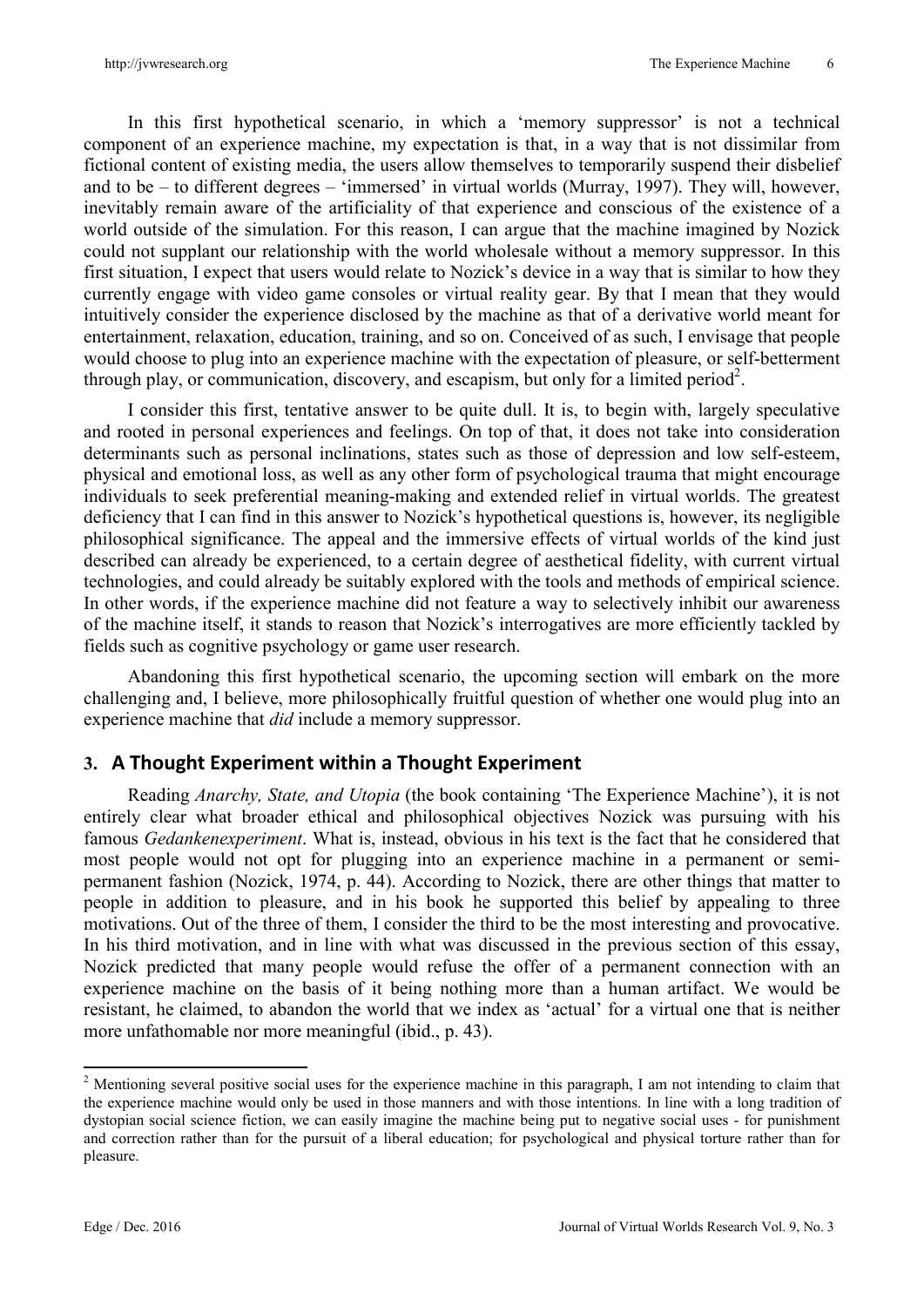Even if we were somehow technically capable of inhibiting the awareness that we were connected to an experience machine, after having plugged into one, the conscious decision of plugging-in permanently (or semi-permanently) would still need to be taken by each individual user with the awareness that the machine is in fact a machine, and that the worlds that such machine discloses can neither be as complex nor as existentially significant as the actual one. I will now try to argue and explain in more detail why I believe that would be the case.

In the previous section of this essay, virtual worlds were recognized as derivative products that are inevitably conceptualized and built around specific (and specifically human) ways to perceive and understand what the actual world is and how it functions. To clarify this last point in particular, I would like to propose an imaginative exercise of my own. I encourage readers to imagine having at their disposal a specific kind of experience machine. This hypothetical device would generate and uphold 'single player' virtual worlds that are experientially indistinguishable from the one that we index as 'actual', and would allow its user to design his or her existential course, in a way that has an impact on the rest of the virtual world. The 'single-player' descriptor serves here to clarify that the phenomena, events, and relationships that constitute those virtual worlds are uniquely experienced by the one user who is plugged into a specific machine, and are not shared with other users plugged into similar devices<sup>3</sup>. The solipsistic machine described above would specifically allow its users to design their existence and experience anything they desire. It would also feature a memory suppressor that would automatically activate after a user plugged in.

Now, I ask each reader to imagine that, as an individual user, he or she decides to program such a machine to fulfil the dream of becoming a prominent scientist, say an experimental physicist. This objective would include experiencing years of strenuous experimental research work, facing self-doubt and the resistance of peers, and finally rising to international (simulated) fame. The premises for this thought experiment are designed to elicit feelings that I expect most people would find pleasurable. Witnessing one's efforts leading to positive outcomes, overcoming obstacles, and being admired for one's skills and contributions is likely not only to be inherently pleasurable, but also meaningful, in the existential acceptation of the term (that is, resorting to the consciousness of other people to complement and fulfil a personal sense of meaning and self-worth).

Let us take a step backwards for a moment, and let us suppose that the user that is about to plug into one of these hypothetical devices is informed that the machine can only disclose 'single-player' virtual worlds, worlds that are – furthermore – strictly reliant on the current understandings of physics. This entails that the simulation of physical phenomena that are possible in the machine cannot be deeper or more granular than those that we managed to study and understand in relation to the actual world<sup>4</sup>. What I mean to say is that our capability to understand and experiment with physics in virtual worlds (and even to virtually manipulate and subvert it) is inevitably bound by the

<sup>&</sup>lt;sup>3</sup> I believe it is important to clarify that in his thought experiment, Nozick does not explicitly state that his hypothetical machine exclusively discloses single-user experiences. The reason why I believe that is the case anyway is that the machine could not uphold a consistent, believable world in which two or more users wanted to experience things that were in conflict with one another or contradicted one another. The question remains open, however, concerning whether the machine could allow us to passively spectate somebody else's virtual experiences (as a disembodied observer), or temporarily participate in it with limited agency (for example impersonating virtual insects or simulated, ghostly beings).

<sup>&</sup>lt;sup>4</sup> To be sure, this is not to say that simulated physics can be at best identical to actual physics; many video game worlds offer virtual worlds that playfully subvert physical properties and behaviours that we are familiar and scientifically wellacquainted with in the actual world. It could suffice, for example, to think of the possibility granted in the world of *Portal*  (Valve, 2007) to create wormholes in tri-dimensional spaces (portals that allow space to be short-circuited), or the ways in which the concepts of time and causation are manipulated and subverted in video games such as *Blinx: The Time Sweeper* (Artoon, 2002), *Prince of Persia: Sands of Time* (UbiSoft Montreal, 2003), or *Braid* (Number None, Inc., 2008).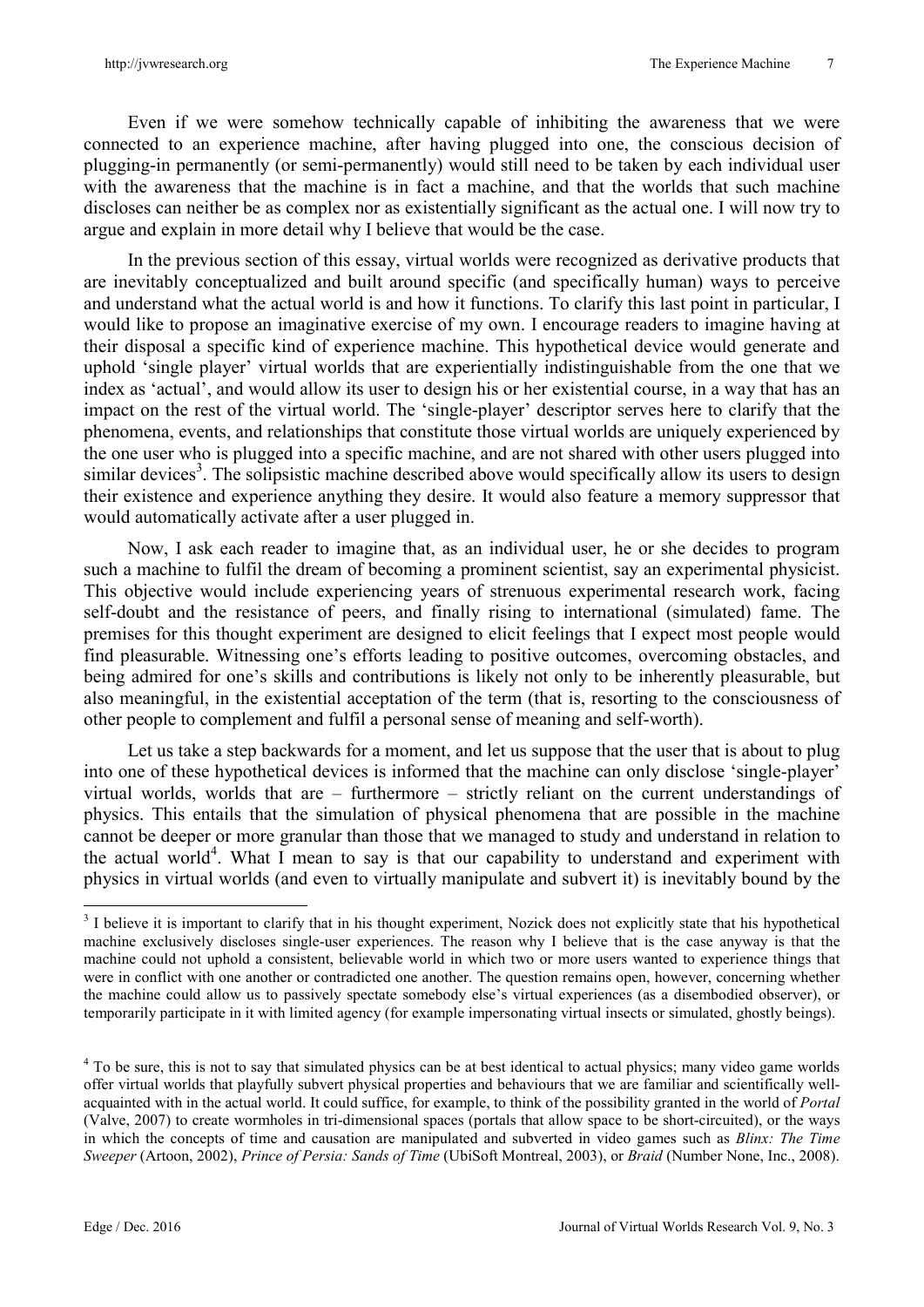conceptual and experimental approaches to physics that are available to us as the creators of the experience machine. The very software and hardware components of the speculative machine in question can only be designed within those conceptual frameworks and on the basis of certain understandings of physics that were originally developed in relation to the actual world.

As a consequence of the machine's limitations, it should be clear to the reader that, as far as experimental science is concerned:

- 1. no phenomena or interactions beyond what we already know about physics will actually be observable (or even possible) when plugged-in. The experimental discoveries that the users will be responsible for in their simulated roles of prominent physicists will thus be fictitious, and could not be directly relevant to any actual scientific advancements;
- 2. no other conscious human being will witness, or appreciate, any of the work and achievements that the user will produce inside the virtual world, and even if anybody did - the value of those experiences and findings would be interesting only anecdotally, or for research into the human psyche and behavior (thus, producing new knowledge *through* virtual worlds and not *in* virtual worlds). For the reasons explained in point 1, no new particles or behaviors can actually be discovered in virtual worlds and no paradigmshifting experiments can be actually run within them.

Having received this information, would one still decide to plug in and experience that existence? Would one not, instead, find it more meaningful to dedicate the time span of his or her biological life to somehow participating in the actual progress of humanity, for example by contributing to the actual growth of scientific knowledge, rather than in its virtual simulacrum? What I am trying to emphasize here is not that experimental science is the only way (or a particularly desirable way) to develop knowledge, but rather that the experiences upheld by the experience machine are inherently derivative. To be sure, I do not believe in the categorical impossibility for acquiring knowledge (or for triggering personal transformations) from simulated events and experiences. It is evident to me that there are many ways in which observing the lives of people plugged into experience machines could further our understanding of who we are as human beings. In fact, if we could look into someone else's simulated experience (see footnote 3), and if that person granted us permission to observe and study his or her simulated experiences and record data about them (or we somehow obtained the legal and ethical clearance to do so, in the case – for example – of people in a coma or non-human users), then we could definitely derive meaningful insights from them. For example, we could:

- detect and study psychological and behavioral patterns of its users (human or non-human) in a number of different contexts and situations,
- design virtual worlds so that their inhabitants could unwittingly perform citizen-science actions involving the analysis of actual data (similarly to current projects such as *Foldit*<sup>5</sup> or Play to Cure: Genes in Space<sup>6</sup>),

<sup>&</sup>lt;sup>5</sup> Originally released in 2008, *Foldit* is a cross-platform online puzzle videogame that allows the players to simulate control of some of the biochemical processes involved in protein folding. It was developed by the University of Washington's Center for Game Science in collaboration with the UW Department of Biochemistry. The analysis of players' creative solutions to protein folding puzzles in *Foldit* allowed scientists to develop cures to diseases and pursue innovation in biotechnology (Eiben et Al., 2012).

<sup>6</sup> *Play to Cure: Genes in Space* is a 2014 free, mobile video game through which players, flying a spaceship through hurdles and resources in space, help researchers analyze real genetic data used in cancer research. *Play to Cure: Genes in Space* is an ongoing project that was developed under the guidance of Cancer Research UK.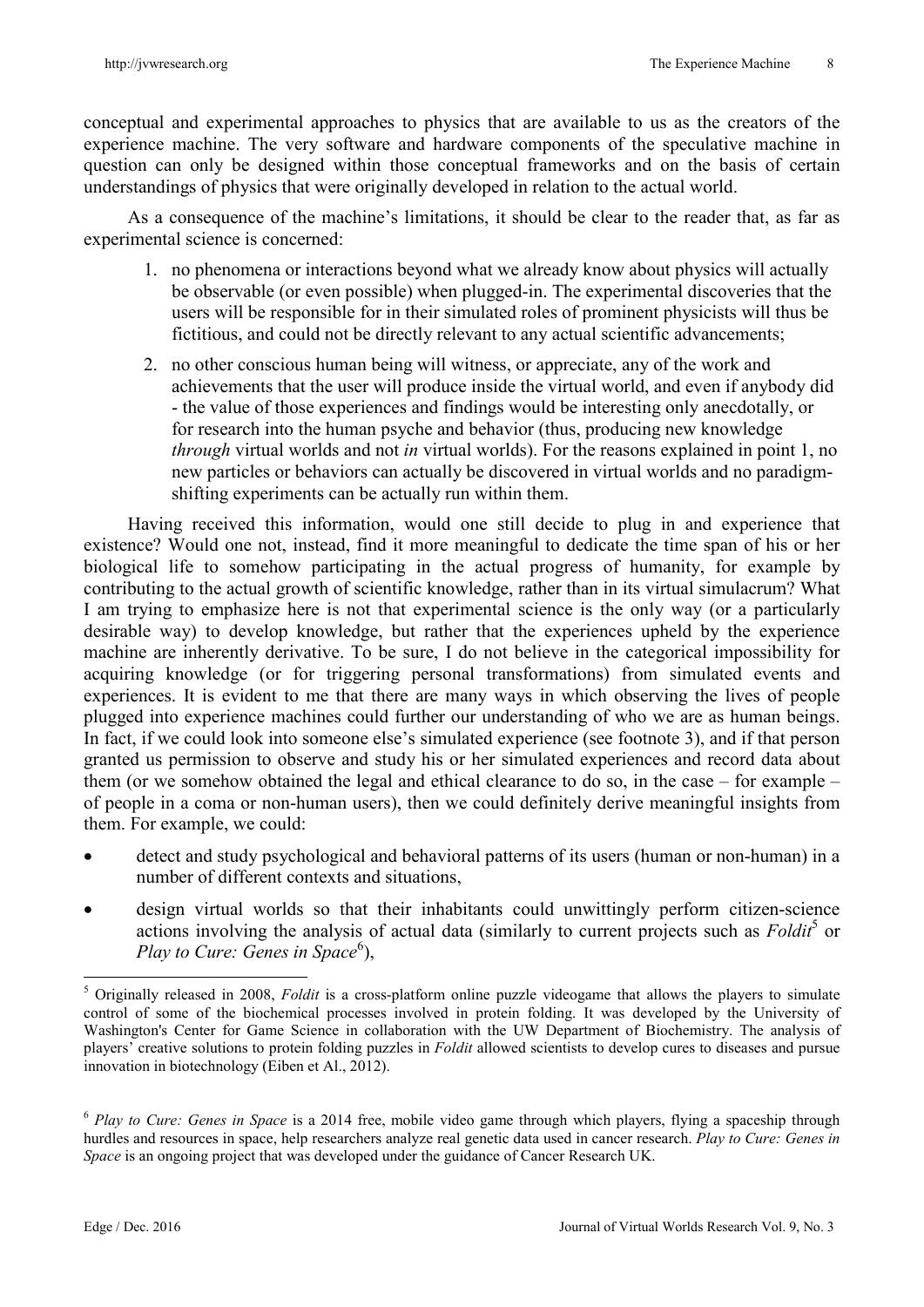- stimulate and test new heuristic approaches and generate new hypotheses in a variety of epistemic fields, including self-discovery and self-construction,
- simulate and test new forms of social and economic organization.

Having outlined the experimental scientist scenario, would people consciously choose that path? I expect that the answer would be negative, as I am convinced that most of us would still be resistant to limiting our emotions, our social engagement, our professional efforts, and our personal aspirations (regardless of their merits) to artificial worlds. Nozick must have had the same intuition when he wrote that "[p]lugging into the machine is a kind of suicide." (Nozick, 1974, p. 43)

### **4. Conclusion**

Sidestepping Nozick's questions, in this conclusion I would like to clarify that I did not mean to imply (in this essay or elsewhere) that the actual world will ultimately satisfy us, or that our expectations and aspirations will find an adequate response in our experiential relationship to it. If the romantic age had not offered enough examples as to why that might not be the case, Ancient Greek tragedies and the artistic and philosophical currents of Existentialism and Absurdism could also be mentioned as historical landmarks of Western culture's awareness of the meaninglessness of our existential struggle in this world.

As a corollary to the arguments and perspectives developed in this essay, I would like to propose the idea that *all* worlds are ultimately absurd, and that technologies can never be expected to offer definitive solutions to the boring, painful, and even tragic dimensions of our existence. They are, I argue, better understood as existential tools: not as the contexts where we can find completion and satisfaction, but rather as instruments that enable us to embrace ourselves and negotiate with various aspects of our (individual as well as collective) existence in previously-unexperienced guises.

It is in relation to this standpoint that I claim that human beings cannot be existentially 'completed' by technological means. In the proposed perspective, this is not simply a problem with the current technologies or our mastery of them: we are constitutively bound to dissatisfaction, and driven to constantly explore and experiment with new worlds and unfamiliar possibilities of being. Virtual worlds, in their peculiar ways, arguably offer those experiences and possibilities, and in doing so, they contribute to our existential struggle both in allowing us to transcend some aspects of our everyday relationship with the actual world, and in disclosing new ways in which our very incompleteness can be experienced and understood.

#### **References**

Bazin, A. (1967) [1962]. *What Is Cinema? Volume I* (Translated by Hugh Gray). Berkeley, California: University of California Press.

- Dijksterhuis, E. J. (1986). *The Mechanization of the World Picture: Pythagoras to Newton*. Princeton (NJ): Princeton University Press.
- Egan, G. (2008) [1994]. *Permutation city*. London (UK): Gollancz.
- Eiben, C., Siegel, J., Bale, J., Cooper, S., Khatib, F., Shen, B., et Al. (2012). 'Increased Diels-Alderase activity through backbone remodeling guided by Foldit players'. *Nature Biotechnology 30*, (2), 190–192.